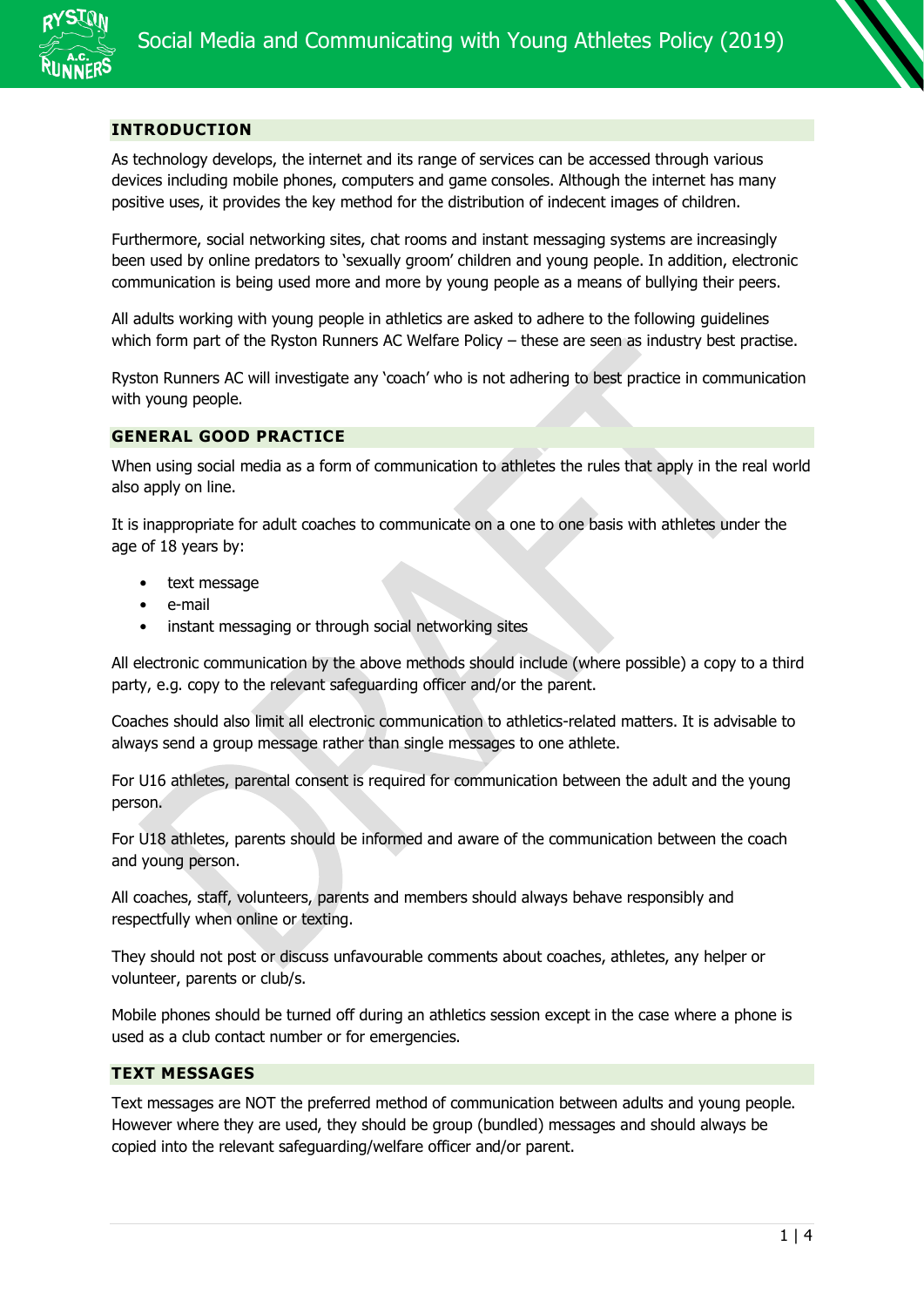

In the event of an emergency, individual texts may be used but again must be copied into the safeguarding officer and/or parent.

# **INSTANT MESSAGING SERVICES**

MSN, Yahoo and other instant messaging systems should not be used by adults to communicate with young athletes under any circumstances.

#### **EMAILS**

Emails are a positive and simple method of communication between coaches and young athletes and groups are easy to set up.

Group emails are preferred, although in the case of an email to one person, a copy must be sent to the relevant safeguarding officer and/or parent.

### **SOCIAL NETWORKING**

Coaches should NOT have athletes under the age of 18 as their 'friends' on social networking sites when the primary reason for the relationship is athletics and they have a position of trust in relation to that young person. Should a young person in your club request to become a named friend on your social networking page or request that you become a named friend on their page you should decline if any of the below apply:

- You are in an athletics position of responsibility in respect of that child.
- You hold a position of trust and responsibility in the athletics club.
- Your contact with the child is through an athletics club and the parent/guardian of the child does not give their consent to such contact.

The social network site should never be used as a medium by which to abuse or criticise club members or other clubs and to do so would be in breach of the Ryston Runners AC Codes of Conduct and therefore subject to disciplinary action.

Coaches are advised to consider carefully what they post as some comments can be seen by friends of friends. This also applies to comments left on other people's pages and the sharing of photographs. Consider your position as a role model in this area.

The publishing of a photograph or video footage on a social networking site is governed by the same requirements as any other media see the Ryston Runners AC Use of Photography policy and the UK Athletics Photography Policy:

[https://www.uka.org.uk/governance/policies/use-of-photographic-video-images-of-children-young](https://www.uka.org.uk/governance/policies/use-of-photographic-video-images-of-children-young-people-under-the-age-of-18/)[people-under-the-age-of-18/](https://www.uka.org.uk/governance/policies/use-of-photographic-video-images-of-children-young-people-under-the-age-of-18/)

## **CLUB FACEBOOK GROUP**

If an athletics group within the club uses Facebook as a forum, the members are advised to use a closed group (see separate guidance sheet on setting up social media accounts for your club). They should only accept members of the club as members of the group. This must be stated on the group and the group must be set up for that reason.

Coaches are reminded that ALL social networking websites are restricted to people aged 13 years and over, this restriction must be adhered to.

#### **CLUB FACEBOOK PAGE**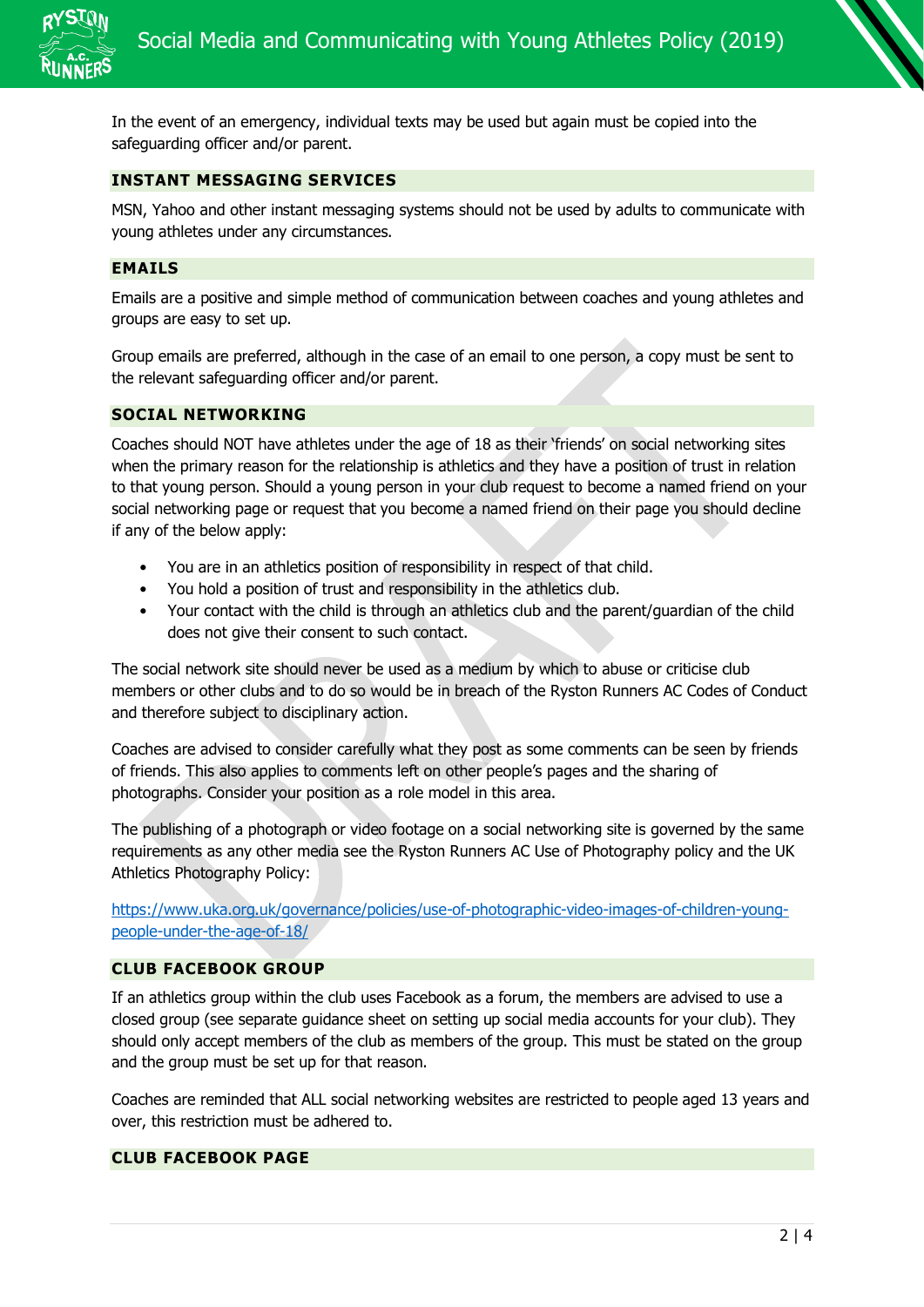

A Facebook Page can be set up for the club to promote its activities to the wider community, all members must be aware that this Page is visible to all users and should not contain information about young people.

# **GUIDANCE TO COACHES WHO HAVE CHILDREN THAT PARTICIPATE IN THE CLUB WHERE THEY COACH**

Many parents are becoming members of social networking sites that their children sign up to for security reasons. This enables them to view their child's activity and help ensure the safety of their own child. It would not be appropriate for Ryston Runners AC to prevent a parent who is also a coach in his/her child's club from using this form of protection for their child's online activities. On sites such as Facebook, this will give the parent access, via their child's account, to all children listed as friends or followers of their child. Therefore in such cases -

On Facebook:

- The coach concerned should not have direct contact or communication with those athletes under the age of 18 who are friends with their child.
- The coach should not accept such athletes as friends.
- The coach should inform the Club Welfare Officer that they are friends with their child on facebook.

On Twitter/Instagram/etc:

- Coaches are advised not to follow athletes under the age of 18 on Twitter/Instagram/similar sites.
- While it is not required for coaches to block athletes under the age of 18 from following them on Twitter/Instagram, they must be mindful that what they are posting is visible to those athletes, and to the wider world.
- Coaches should not interact with athletes under the age of 18 on these sites on any topic other than athletics, and must ensure that the welfare officer and the child's parent are aware that communication is taking place via this medium.
- Coaches should never use the private messaging options on these sites to contact athletes under the age of 18.

# **COACHES/TEACHERS/OFFICIALS WHO ARE AGED UNDER 18**

Ryston Runners AC recognises that social networking sites can be a useful tool for coaches and officials within athletics clubs to share information with other coaches or officials. If, however, the coach or official is under the age of 18, while they may be a colleague; these requirements must be adhered to.

For young people aged 16 or 17 it is the view of Ryston Runners AC that to restrict the ability to share professional information with them from other coaches or officials may be detrimental in their professional development. Therefore in such cases if the parent of a young person in a position of responsibility aged 16/17 and the young person themselves requests to have contact with an adult club officer or coach for the purposes of sharing professional information relevant to their role:

- The club should gain written consent of the parent/guardian and young person to have such contact naming the individual adult and social networking site concerned
- The named adult must sign an agreement to keep the contact with the young person to the discussion of matters relevant to the young person's professional role in the club